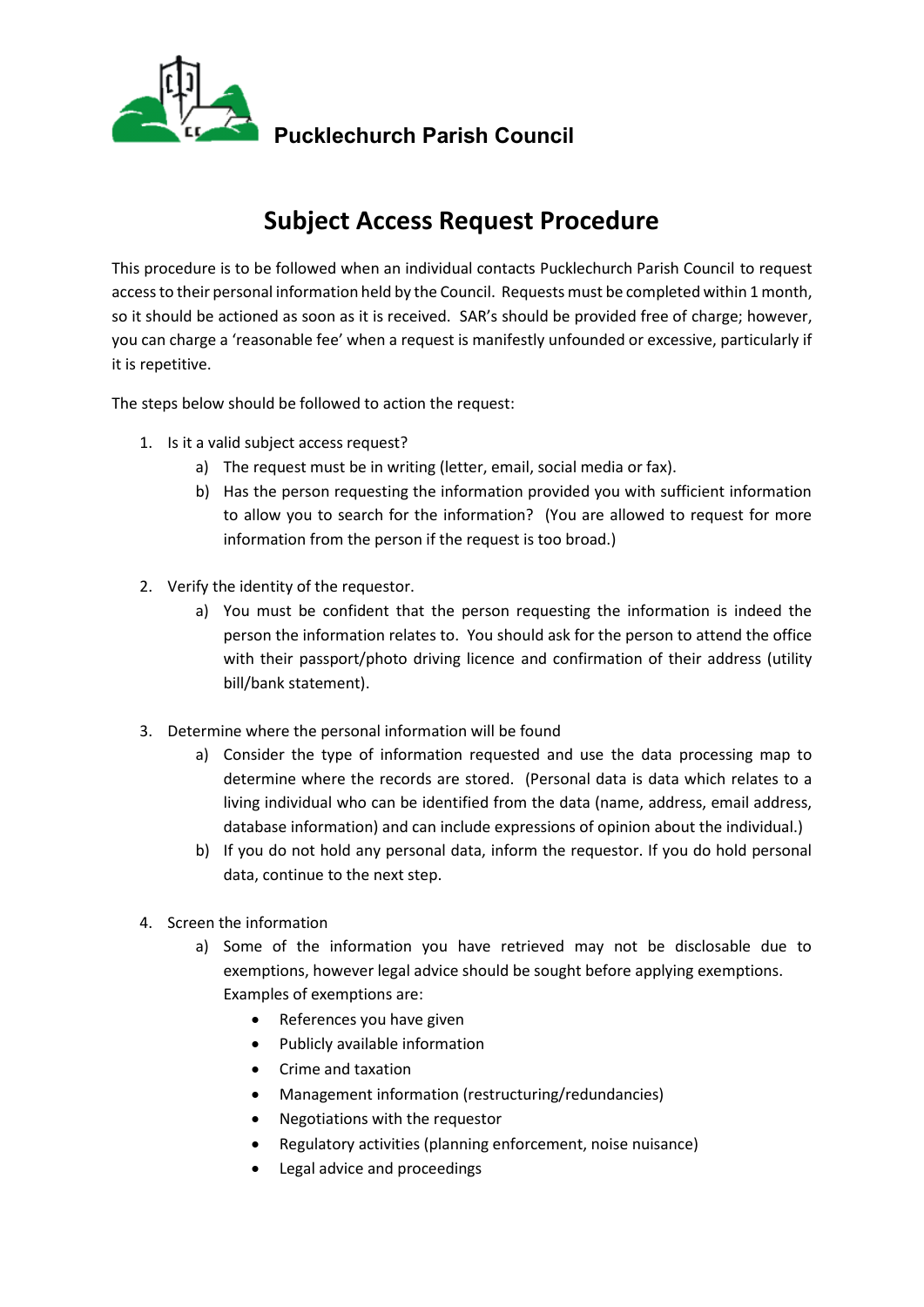

- Personal data of third parties
- 5. Are you able to disclose all the information?
	- a) In some cases, emails and documents may contain the personal information of other individuals who have not given their consent to share their personal information with others. If this is the case, the other individual's personal data must be redacted before the SAR is sent out.
- 6. Prepare the SAR response (using the sample letters at the end of this document) and make sure to include as a minimum the following information:
	- a) the purposes of the processing;
	- b) the categories of personal data concerned;
	- c) the recipients or categories of recipients to whom personal data has been or will be disclosed, in particular in third countries or international organisations, including any appropriate safeguards for transfer of data;
	- d) where possible, the envisaged period for which personal data will be stored, or, if not possible, the criteria used to determine that period;
	- e) the existence of the right to request rectification or erasure of personal data or restriction of processing of personal data concerning the data subject or to object to such processing;
	- f) the right to lodge a complaint with the Information Commissioners Office ("ICO");
	- g) if the data has not been collected from the data subject: the source of such data;
	- h) the existence of any automated decision-making, including profiling and any meaningful information about the logic involved, as well as the significance and the envisaged consequences of such processing for the data subject.

Be sure to also provide a copy of the personal data undergoing processing.

All SAR's should be logged to include the date of receipt, identity of the data subject, summary of the request, indication of if the Council can comply, date information is sent to the data subject.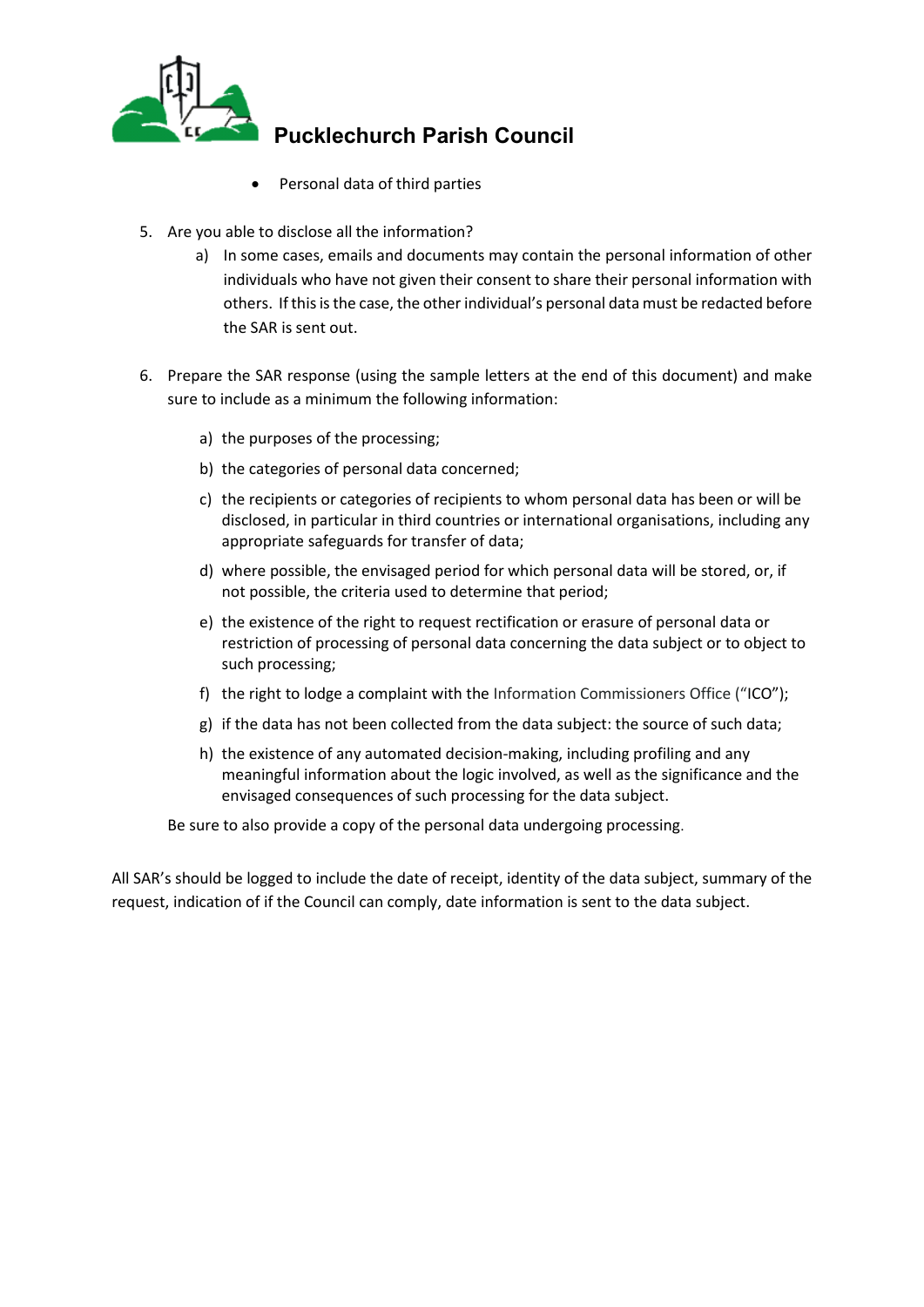

**Replying to a subject access request providing the requested personal data**

"[Name] [Address] [Date]

Dear [Name of data subject]

#### **Data Protection subject accessrequest**

Thank you for your letter of *[date]* making a data subject access request for *[subject]*. We are pleased to enclose the personal data yourequested.

Include 6(a) to (h) above.

Copyright in the personal data you have been given belongs to the council or to another party. Copyright material must not be copied, distributed, modified, reproduced, transmitted, published or otherwisemade available in whole or in part without the prior written consent of the copyright holder.

Yours sincerely"

#### **Release of part of the personal data, when the remainder is covered by an exemption**

"[Name] [Address]

[Date]

Dear [Name of data subject]

#### **Data Protection subject accessrequest**

Thank you for your letter of *[date]* making a data subject access request for *[subject]*. To answer your request, we asked the following areas to search their records for personal data relating to you:

[List the areas]

I am pleased to enclose *[some/most]* of the personal data you requested. *[If any personal data has been removed]* We have removed any obvious duplicate personal data that we noticed as we processed your request, as well as any personal data that is not about you. You will notice that *[if there are gaps in the document]* parts of the document(s) have been blacked out. *[OR if there are fewer documents enclose]* I have not enclosed all of the personal data you requested. This is because *[explain why it is exempt]*.

Include 6(a) to (h) above.